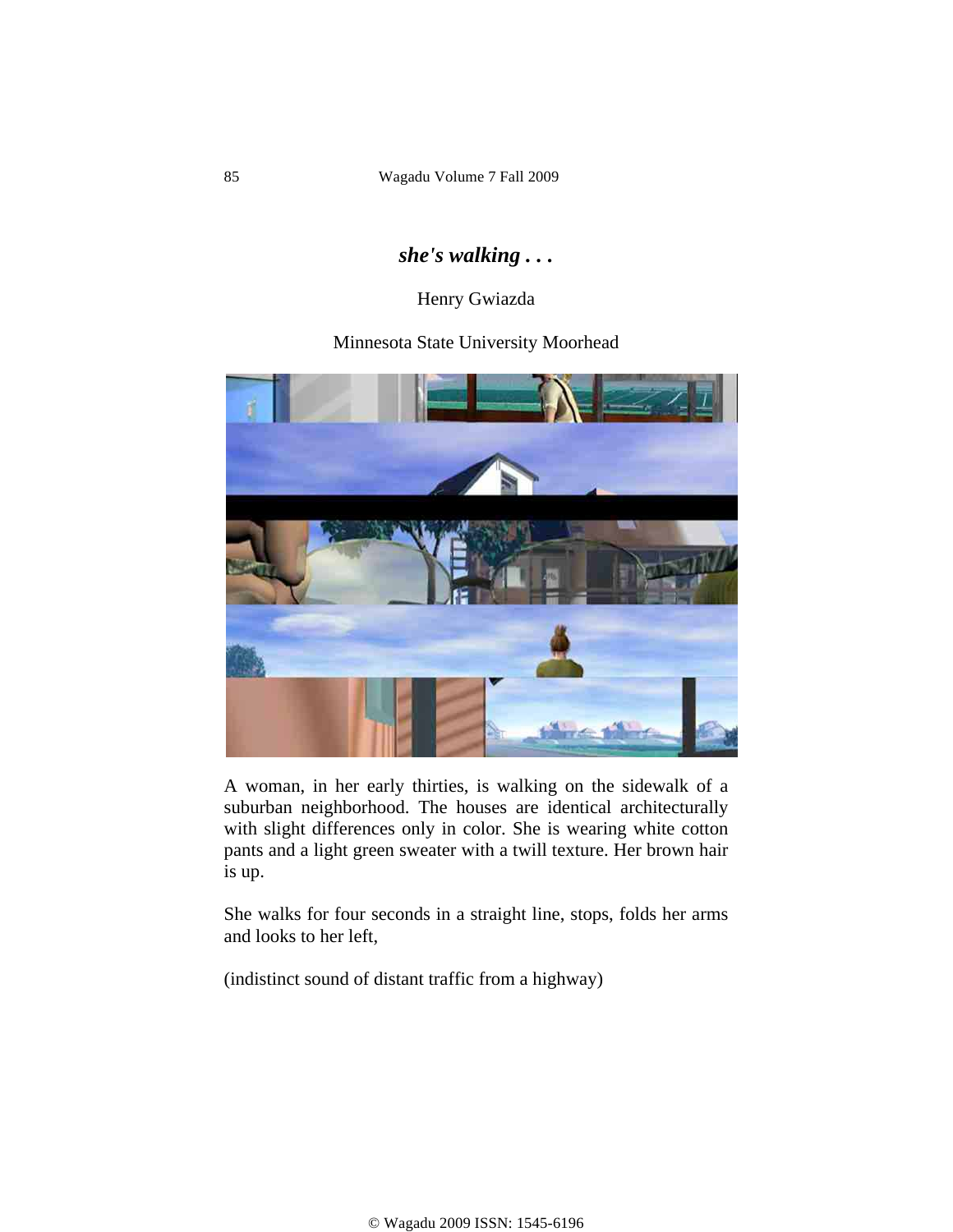lowers her left arm almost 90 degrees and turns her neck also to the left.

She is looking at a house across the street. It has two levels with a porch in front. As she looks, the sunshine on the roof gradually increases. A gold Audi comes down the street in the lane closest to the house and the sunshine diminishes.

(traffic sounds end)

The car passes by.

The woman slowly stretches both her arms out and turns to her right about 35 degrees. There is an embankment about five feet high that rises suddenly from the sidewalk. On this embankment, some 15 feet from her is another house, identical to the one across the street. Because of the sun's angle, the side of the house facing her and the porch is in shadow. Through a large glass window she can see inside the house. The only sign of life is a dog on the porch. It's a grayish color with its front half in shadow and its rear half in light. It is motionless. She can also see part of the back porch of the next house up the street.

(Propeller airplane in the distance, the sound gradually getting louder for about 5 seconds)

A soccer ball arches gracefully in the air in the backyard.

(sound of traffic passing on an adjacent highway added to the airplane sound)

She turns and continues walking; the light on the sidewalk in front of her gets brighter. She stops, places her hands on her stomach and leans forward as if to look at something on the ground.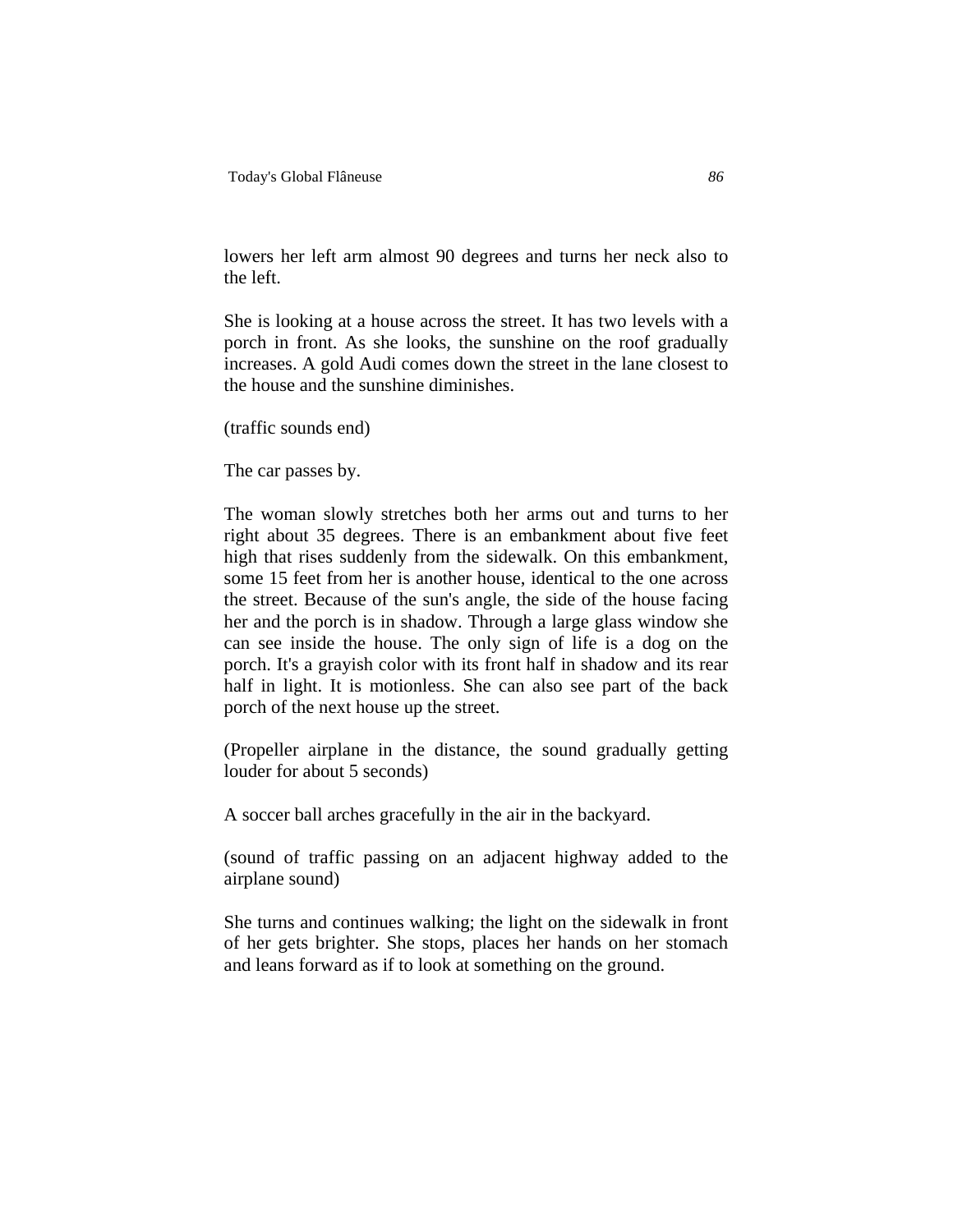To her left, a cloud's shadow is moving very slowly, making the street darker and darker. As it reaches the roofs of the houses, a black man on a bicycle passes slowly from left to right going up the street. He is wearing maroon shorts and a white, short sleeve sweatshirt.

(sound of several birds)

The woman is now standing in a driveway that inclines 45 degrees up to a covered carport. She is looking at a bush on the right side of the driveway. Suddenly, she continues walking up the driveway toward the house. She stops in front of a large window divided into four panes and kneels on one knee, looking into the house.

In the house a man is standing, practicing electric guitar. He is bald, in his early thirties, wearing brown trousers and a white shirt buttoned up to the neck. The guitar is a reddish brown color. The interior of the house is sparse and modernist.

As he lifts his right hand almost imperceptibly to strike the strings, the woman lowers her head as if looking at the carpet in the house.

The guitarist moves his left wrist and finger almost at the top of the fret board, obviously using vibrato on a note we do not hear because of the closed windows. At the same time, two things occur:

(the sound of an airplane passing from left to right)

(a light shines on the guitarist's white shirt moving from right to left, then back to the right, changing shape, getting smaller until it comes to rest on the guitarist's chest)

He raises his head to look at the woman—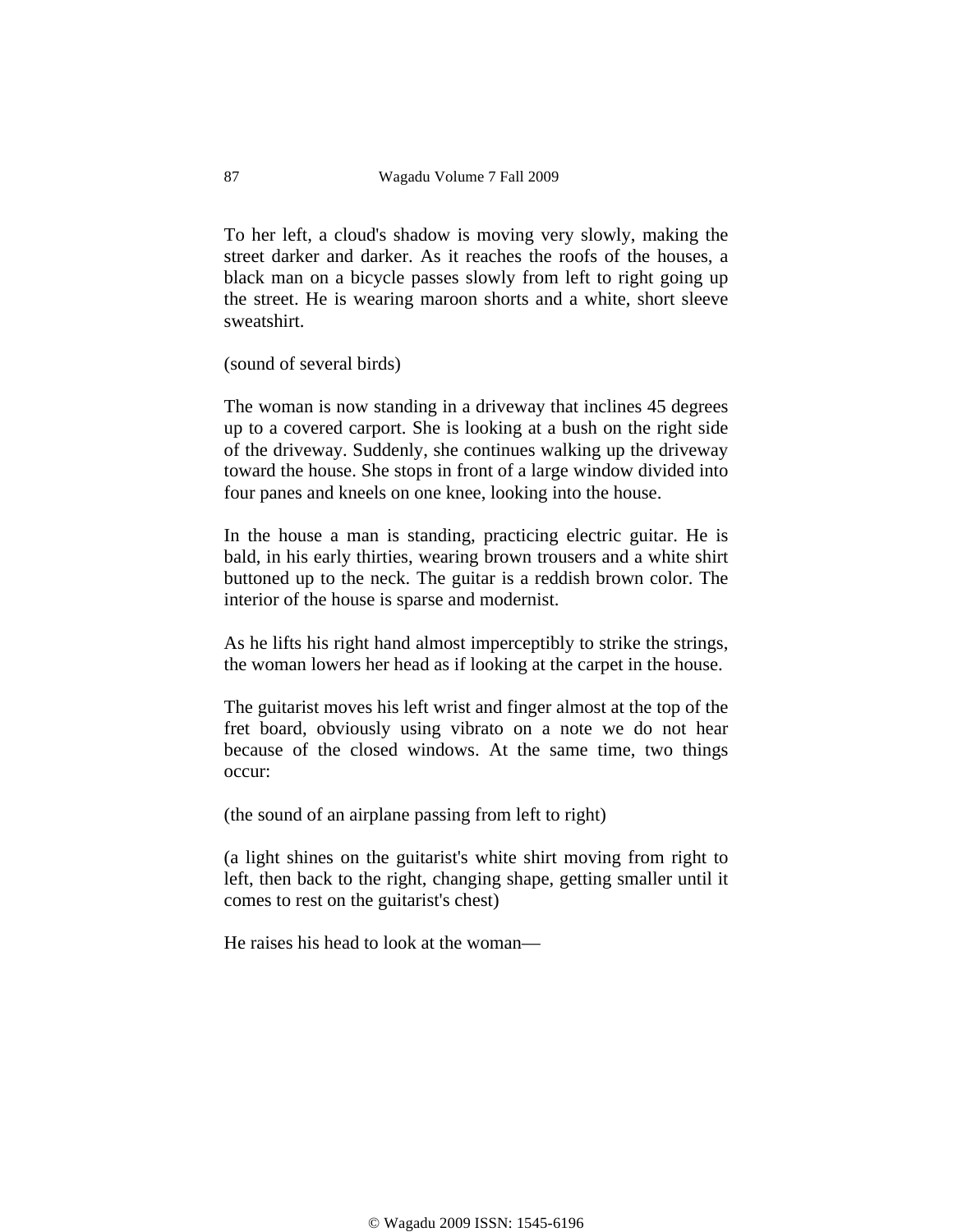After a short pause, the woman stands up slowly, turns right and continues down the space between the house and a carport. Leaning against one of the carport's posts is a bicycle. She arrives in the backyard, which contains a shallow wading pool, a small outdoor covered sitting area, and a dog. The dog is sitting, facing the house and looking to its right. The woman sits down on the cement walkway. From the backyard, she can see a raised road or highway about a half mile away. Between the backyard and the raised highway is a smaller hill with sparse trees.

As the woman looks to her left the dog twists its head slightly.

(the sound of a bee)

A car appears on the berm going from left to right, the woman and dog turn to face each other, the dog looks down, and the woman raises her hand to the dog. At the same time the overall light on the ground gets brighter, causing a subtle shadow from one of the posts of the sitting area to appear on the grass.

(the bee stops)

Another car travels from right to left while the dog twists its head as if confused. The woman lowers her hand, looks to her left again and the sky darkens slightly, making the shadow disappear.

A third car travels from left to right, the light brightens quickly, the dog moves its front right leg up and to the left slightly, and looks up at the woman.

(the sounds of several bees)

The woman turn her head back to the dog, raises her hand, the light darkens, the dog looks to its right again while keeping its right front leg raised.